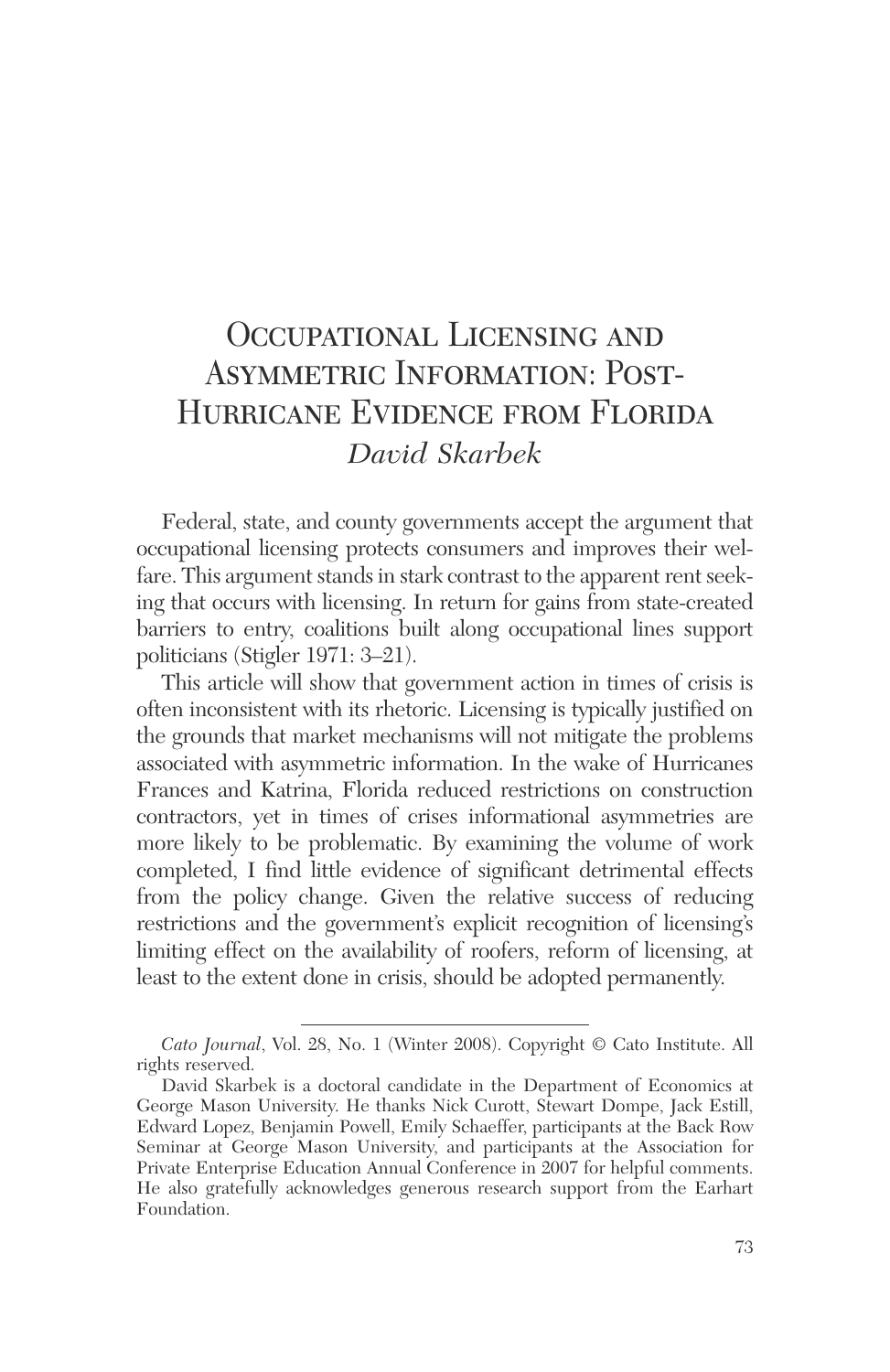### Why Occupational Licensing?

The dominant position in economics is that licensing restricts supply, increases prices, and transfers wealth from consumers to producers. This position extends as far back as Adam Smith's warning of the monopolistic tendencies of licensing in The Wealth of Nations (1994: 136–37) where he wrote, "The exclusive privilege of an incorporated trade necessarily restrains the competition, in the town where it is established, to those who are free of the trade." In the 20th century, Friedman and Kuznets (1945), Friedman (1962: 137–60), and Kleiner (2006), among many others, reiterated and expanded the argument that licensing is monopolistic and is intended to secure rents to practitioners.

On the other hand, many economists argue that information asymmetries justify licensing laws. Akerlof's "lemons model" (1970) demonstrates that markets may be thin or nonexistent when buyers and sellers cannot adequately convey information about product quality. If average quality dictates price, then higher quality products would not receive acceptable remuneration and would be withheld from the market. Poor quality products, in contrast, receive greater remuneration than if the market has perfect information; individuals are thus encouraged to dilute the market with more lemons. The result is that exchanges do not take place.

Leland (1979) applies Akerlof's framework to occupational licensing laws and finds that a minimum quality standard can improve welfare. However, he notes that this conclusion does not consider alternative methods of reducing the problems associated with asymmetric information; other policies may achieve this end more effectively. Law and Kim (2005) discuss the historical development of licensing laws during the Progressive Era and examine what they consider the dominant view among economists—that licensing restricts entry and reduces competition. They argue informational asymmetries, which were exacerbated due to increasing urbanization and advances in knowledge, explain the enactment of many of these laws and provide justification for them on economic grounds.

There are many market mechanisms in place that mitigate the problems associated with asymmetric information. As Akerlof himself suggested, sellers often offer warranties and establish a brand name in order to provide information to buyers about product quality (Akerlof 1970). The desire for repeat business gives producers an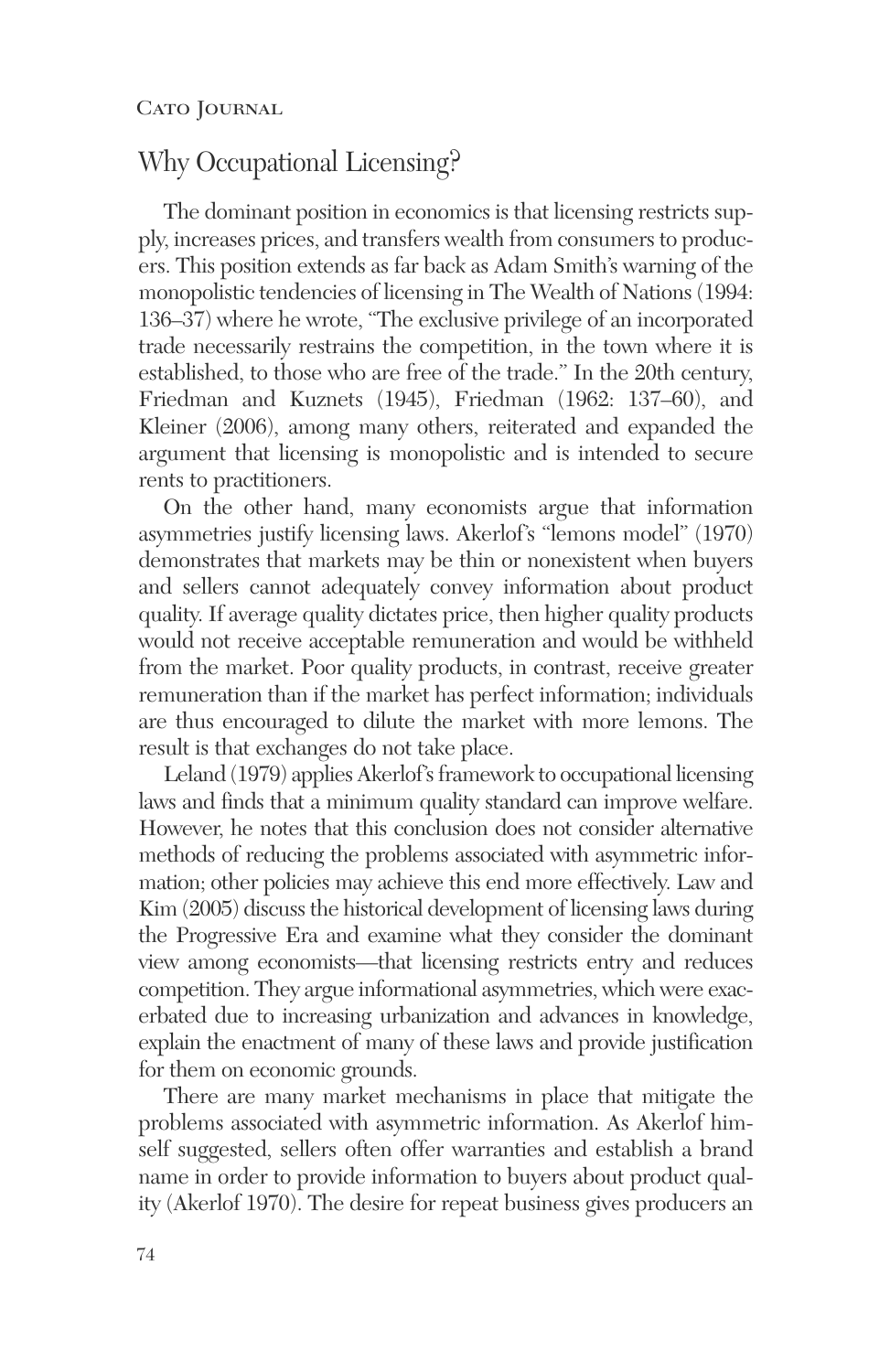incentive to provide true information about the quality of goods. Certification from third parties, such as the Better Business Bureau or *Consumer Reports*, provides another means for buyers to obtain assurances about product quality (Klein 2001).

Government's justification for licensing is generally not as sophisticated or explicit as the explanations put forth by economists; however, the language used to indicate legislative intent does suggest the presumption of information asymmetry problems. Florida Statute 32, chap. 489.101 and 489.113, discussing construction contractors, states: "The Legislature deems it necessary in the interest of the public health, safety, and welfare to regulate the construction industry," and that purpose is realized by "establish[ing] . . . competency and qualifications." This statute presumes that consumers are not capable of adequately identifying the competency and qualifications of roofing contractors, and that the state of Florida can benefit the public through licensing.

### Government in Action: The Case of Florida's Roofers

In 2004, Hurricane Frances made landfall in Florida causing over \$9 billion in damages. In response, Governor Jeb Bush issued executive order 04–188, which temporarily reduced restrictions on roofing contractors.

The executive order stated that a "certified, or registered, general, building, or residential, contractor is not required to subcontract roofing work." Temporary licenses were offered to contractors presenting an affidavit of competency from their original jurisdiction. The Department of Business and Professional Regulation (DBPR) issued a press release announcing the intentions of the executive order: "This Order provides relief for Hurricane Frances victims by creating a larger pool of licensed individuals to choose from" (Department of Business and Professional Regulation 2004).

Less than a month later, Governor Bush extended this order to all counties in Florida. The *Tampa Bay Business Journal* described the executive order: "City and county governments can now issue specialty-roofing licenses without the need for additional local enacting ordinances. The specialty licenses can be issued to both in-state and out-of-state contractors who fulfill the requirements" (*Tampa Bay Business Journal* 2004).

The language of the executive order, the DBPR press release, and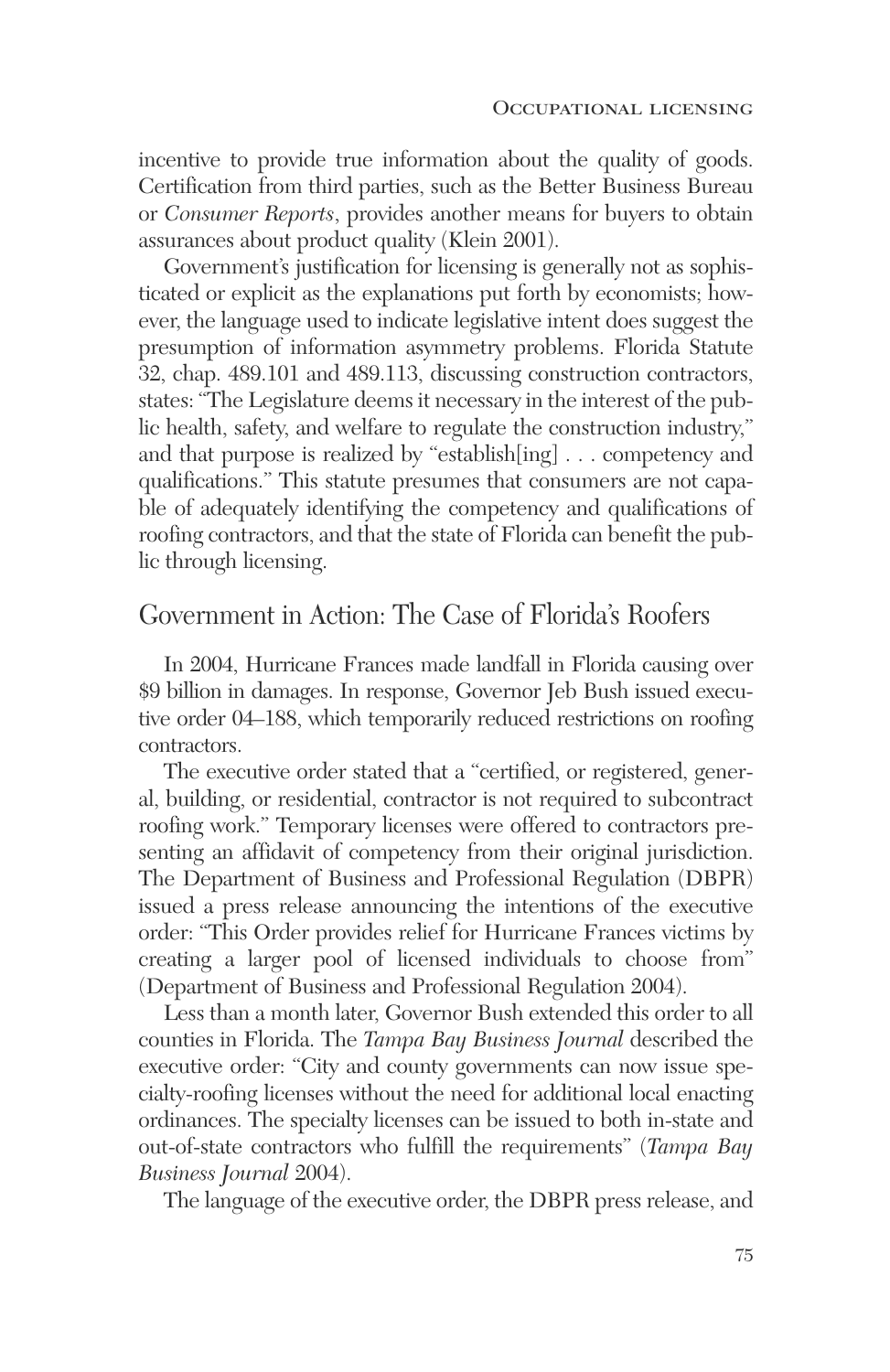#### CATO JOURNAL

the interpretation of local journalists, all recognize that reducing restrictions would increase the availability of roofers. Licensed roofers from out of state, as well as Florida contractors not licensed to roof, flooded into the counties worst hit and assisted in the rebuilding process.

In 2005, following Hurricane Katrina, Governor Bush issued executive order 05-148, which similarly extended 60-day provisional licenses to roofers who were not normally allowed to practice.

### The Impact of Reducing Restrictions

If licensing is justified by asymmetric information, it is in times of crises that asymmetric information is likely to be most problematic. Market mechanisms that mitigate asymmetric information are operating more poorly, partly due to the licensing reductions themselves. For example, out-of-state roofers who are forbidden from practicing in-state year round are less likely to develop reputations for quality. If they were allowed to work in Florida all of the time, then these sellers would be able to capture the long-term benefits that a good reputation and repeat business brings.

Asymmetric information may also worsen because search has become more expensive. In times of crisis, there are often higher costs associated with search. In normal times when a roof is aging an owner has time to shop around and gather information on a roofer's reputation, but when a roof has been ripped off in a storm any delay while obtaining information could result in greater damage to the home. Obtaining information about product quality is more costly. The difficulty of even getting an estimate from a roofer aggravated this problem. Hector Perez, who needed his roof fixed in 2005, shared his experience: "I don't trust anybody, I double-check everything, but we had called literally 50 roofers, and Leo Pass was the only one who called back" (Holland 2006). People are less likely and capable of obtaining information about product quality after a storm.

The economy was also subject to greater uncertainty due to Florida's price-gouging laws, which came into force when the emergency was declared. In times of crisis, roofers are apprehensive about giving estimates because of the increased volatility of supplier prices and the fear of prosecution under price-gouging laws if they overestimate future supply prices. Roofing contractor Rob Kornahrens used to keep price quotes available for 30 days. The increase in sup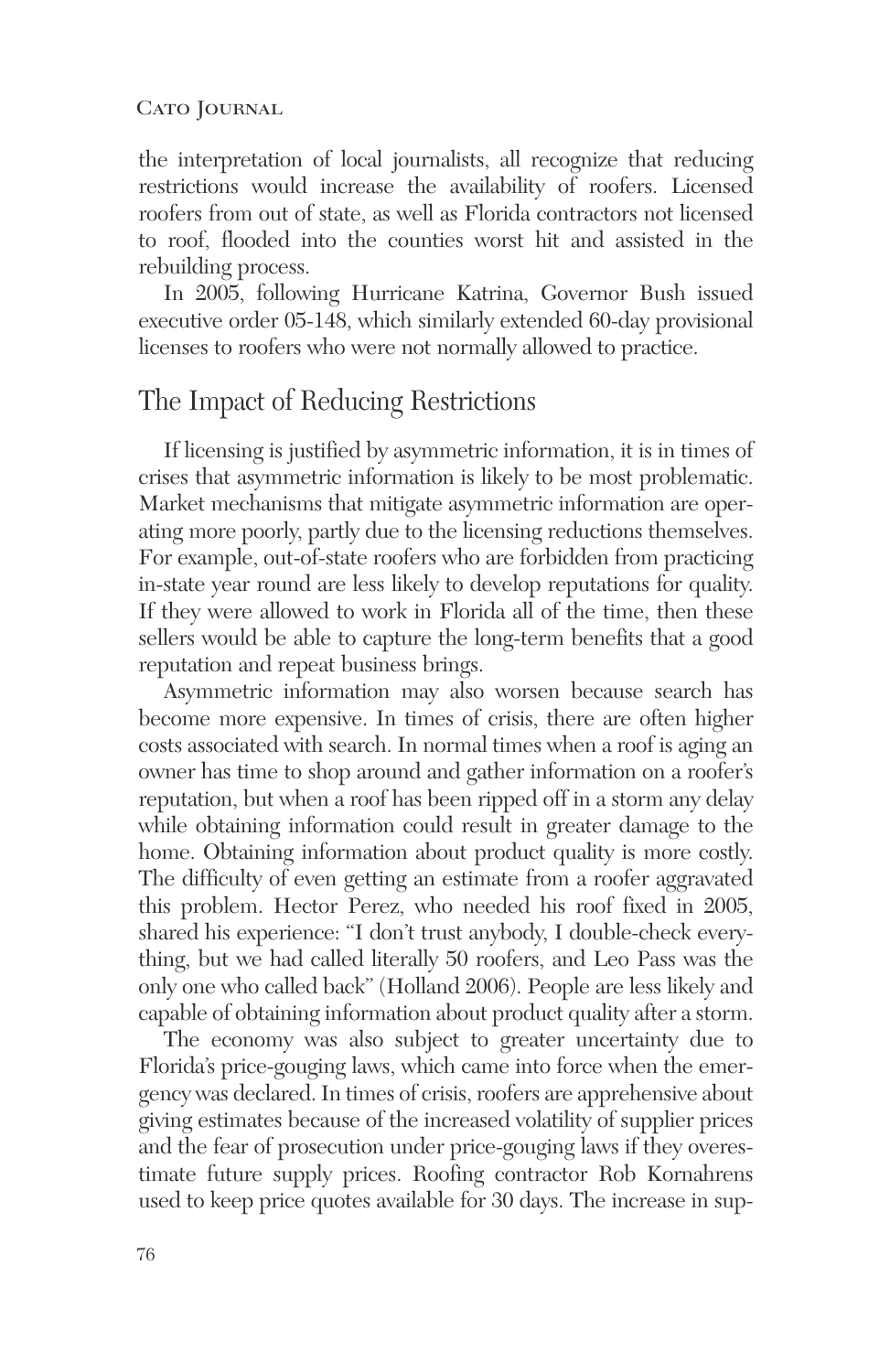ply prices following the 2005 hurricane season forced him to change his policy: "We can't keep a price quote open for more than 10 days anymore because our costs are rising so fast" (Benedick 2005). During this time, producers are unsure of how the prices will change and how price-gouging laws will be applied. As a result, prices convey less information and supply is withheld.

Asymmetric information is potentially inefficient because it leads to exchanges not taking place at all. Standard welfare theory defines the purchase of poor quality products as simply a transfer of wealth rather than a cost. Quality per se, then, is not the focus; the ultimate concern is foregone exchanges.

If the existence of asymmetric information were a significant problem, then when general contractors and out-of-state roofers began practicing, we would expect to see the quantity of work decline. Figure 1 shows the amount of Florida's GDP that is from the construction industry and its percentage of total state GDP. Ideally,



## **FIGURE 1** Construction Industry GDP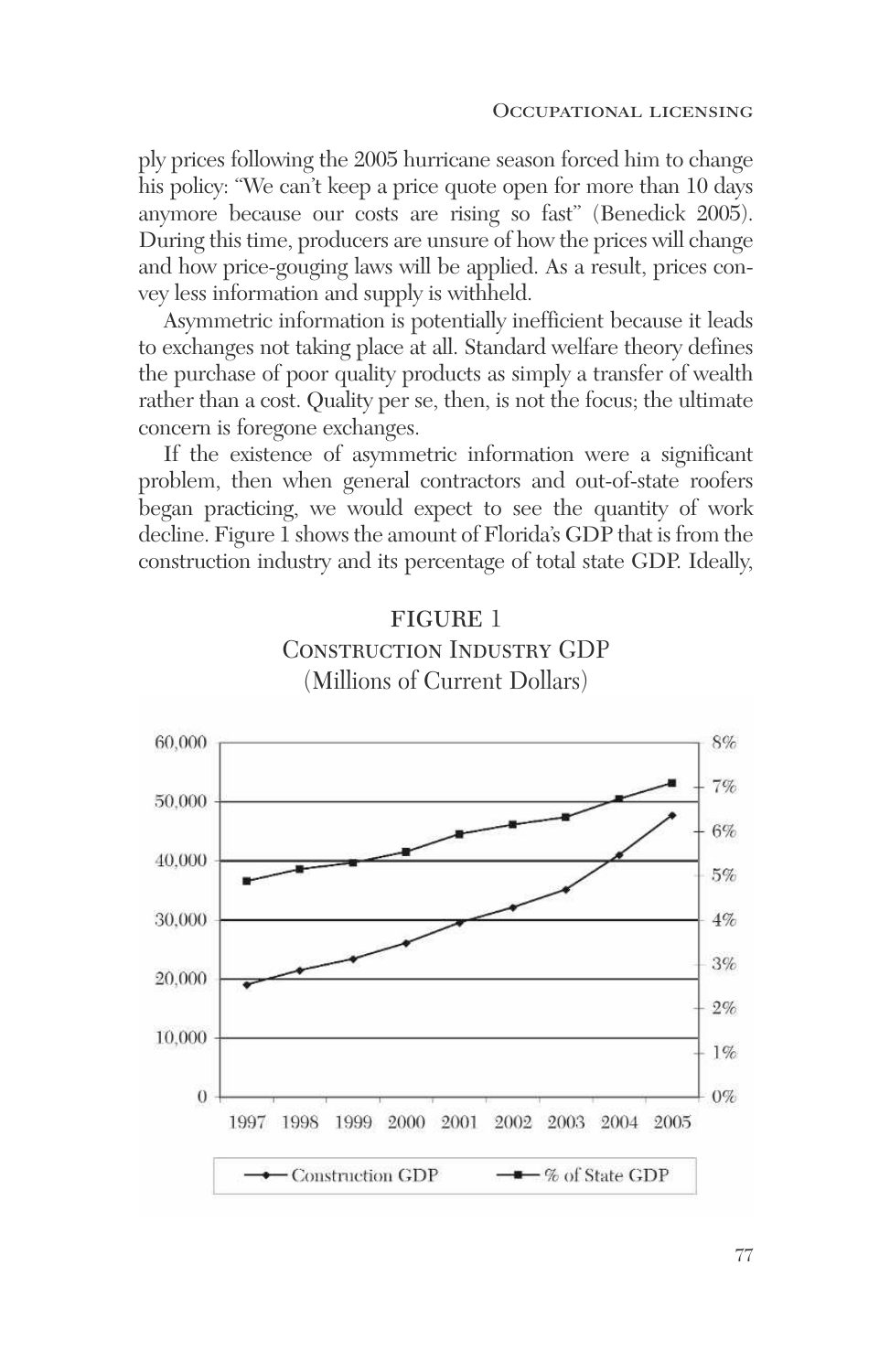we would have data on just the roofing industry, but the most specific data available are at the broader level of the construction industry. These data give some idea of how the roofing industry grew. Clearly, both the volume of work and the percentage of total state GDP are increasing, which suggests that asymmetric information did not thin the market.

News accounts indicate the roofing industry was booming. Steve Munnell, director of the Florida Roofing, Sheet Metal and Air Conditioning Contractors Association, reported, "roofers are swamped" (Pleasant 2004a). Representatives at building departments in the counties of Lake Wales, Lakeland, Winter Haven and unincorporated Polk said there was an exponential increase in the number of roofing permits (Pleasant 2004b).

If the existence of asymmetric information were a significant problem, then when general contractors and out-of-state roofers began practicing, we would expect to see the quantity of work decline. This did not happen. Another approach for gauging the effects of asymmetric information is to examine the quality of goods received. While this is not the standard welfare theory concern, examining data on product quality is useful in judging the ability of markets to handle asymmetric information in emergencies.

Measuring product quality is difficult because there are many aspects of a good that are impossible to quantify or even identify explicitly. Still, news stories and complaints filed with the Department of Business and Professional Regulation can help paint a partial picture of conditions in the roofing market.

After the 2004 and 2005 hurricane seasons, local newspapers noted an increase in complaints against contractors. There are many reasons that complaints against contractors may have increased. First, and most obviously, the increase in construction activity after the hurricanes would tend to increase the number of complaints filed. More work is going to lead to more complaints. Second, a portion of the complaints probably stems from overbooking by honest contractors who were simply overwhelmed by the surge in demand. J. D. Hasselbach, vice president of sales for a Florida roofing supplier, described the magnitude of the situation: "We have 50 gallons we're trying to put in a one-quart jar when it comes to demand" (Pleasant 2004b). Third, the lack of building supplies, which subsequently led to long waits, frustrated homeowners. Hasselbach said the supply shortage "is the worst I've seen it in 30 years. It's worse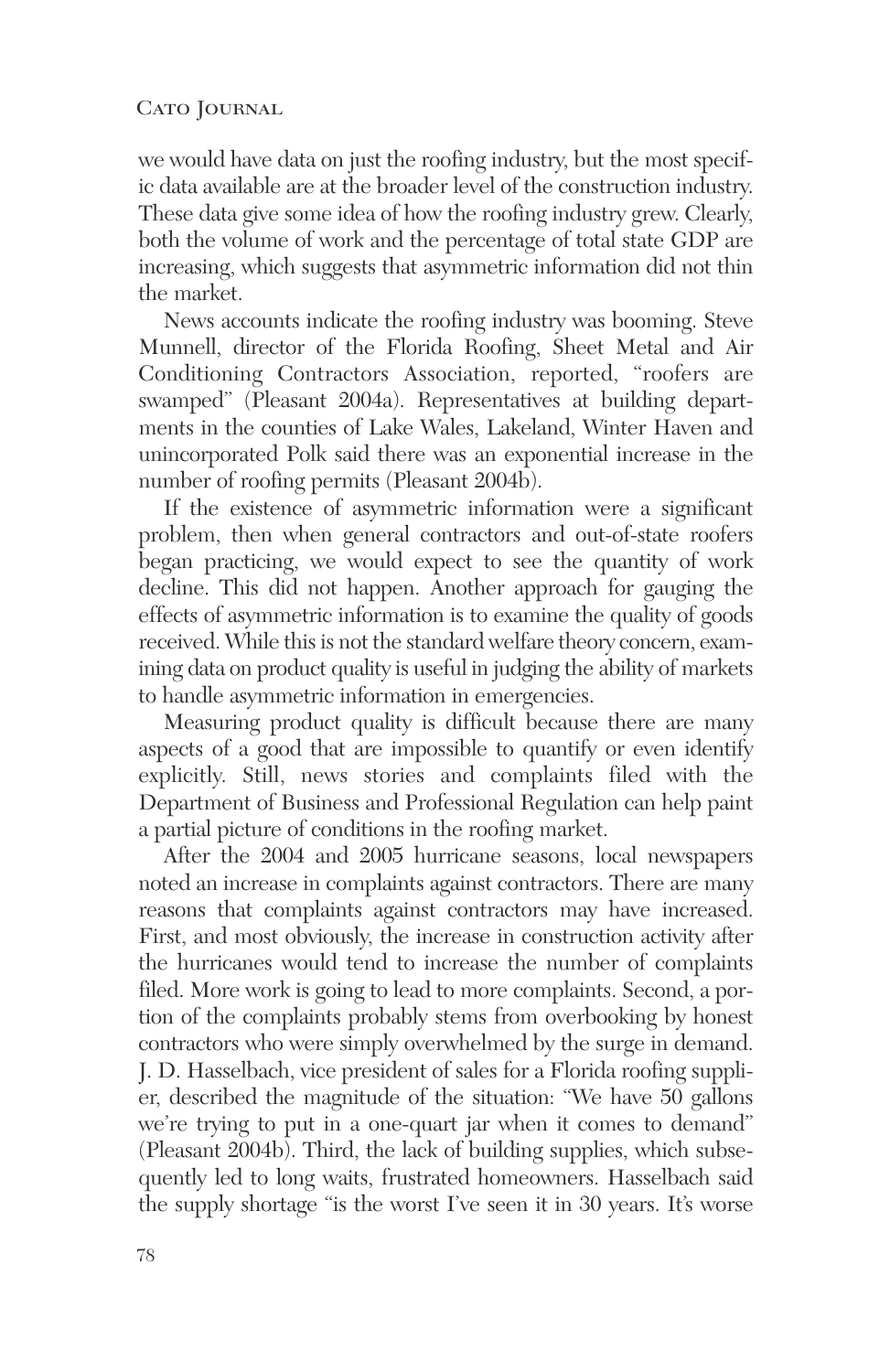than Hurricane Andrew and Hurricane Hugo" (Pleasure 2004b). One news article reported that the wait time for materials was 20 weeks (Pacenti 2005).

Valerie Messier of the Martin County Contractor Licensing office recognized the frustration of consumers but offers the tempered view that the complaints reflect on only a small minority of contractors: "We have 4,500 (contractors) on file. A handful has caused problems" (Taylor 2006). Natural disasters often make communities the targets for con men. Joel Dramis, technical services manager for Port St. Lucie's building department, noted that many of the complaints are directed at people who are simply "smooth-talking salesmen, not contractors" (Taylor 2006). Licensed Florida contractors have also been found guilty of fraud—evidence that licensing is not a magic bullet to end corruption.

According to the Department of Business and Professional Regulation's Annual Reports, the number of complaints against businesses in the construction industry did increase in 2004 and 2005 (Figure 2). "Complaints Received" includes any complaint filed by a consumer, and the complaints with "Probable Cause" are those that were determined possibly to involve an actual legal violation or inadequate workmanship. Despite increases in complaints received, there was only a minor increase in the number of complaints found to have probable cause. To give some perspective, recall the increasing volume of work performed by the construction industry (Figure 1). The number of complaints cannot be weighted directly for volume of work because they are collected by the fiscal year, which starts on July 1, and the industry-specific GDP data are collected by the calendar year. Nonetheless, even using the earlier GDP year to compare the fiscal year's number of complaints (which would tend to overstate the frequency of complaints per dollar of work) there would still be only 2,981 complaints with probable cause for \$47.7 billion in construction work—one for every \$16 million of work done.

Although asymmetric information did not prevent the market from operating and there were few complaints given the volume of work, there was a more than proportional increase in complaints filed compared to the increase in construction volume. construction industry revenue increased 35.5 percent from 2003 to 2005, complaints increased 101 percent, and complaints with probable cause increased 120 percent from fiscal year 2003–04 to 2005–06. Since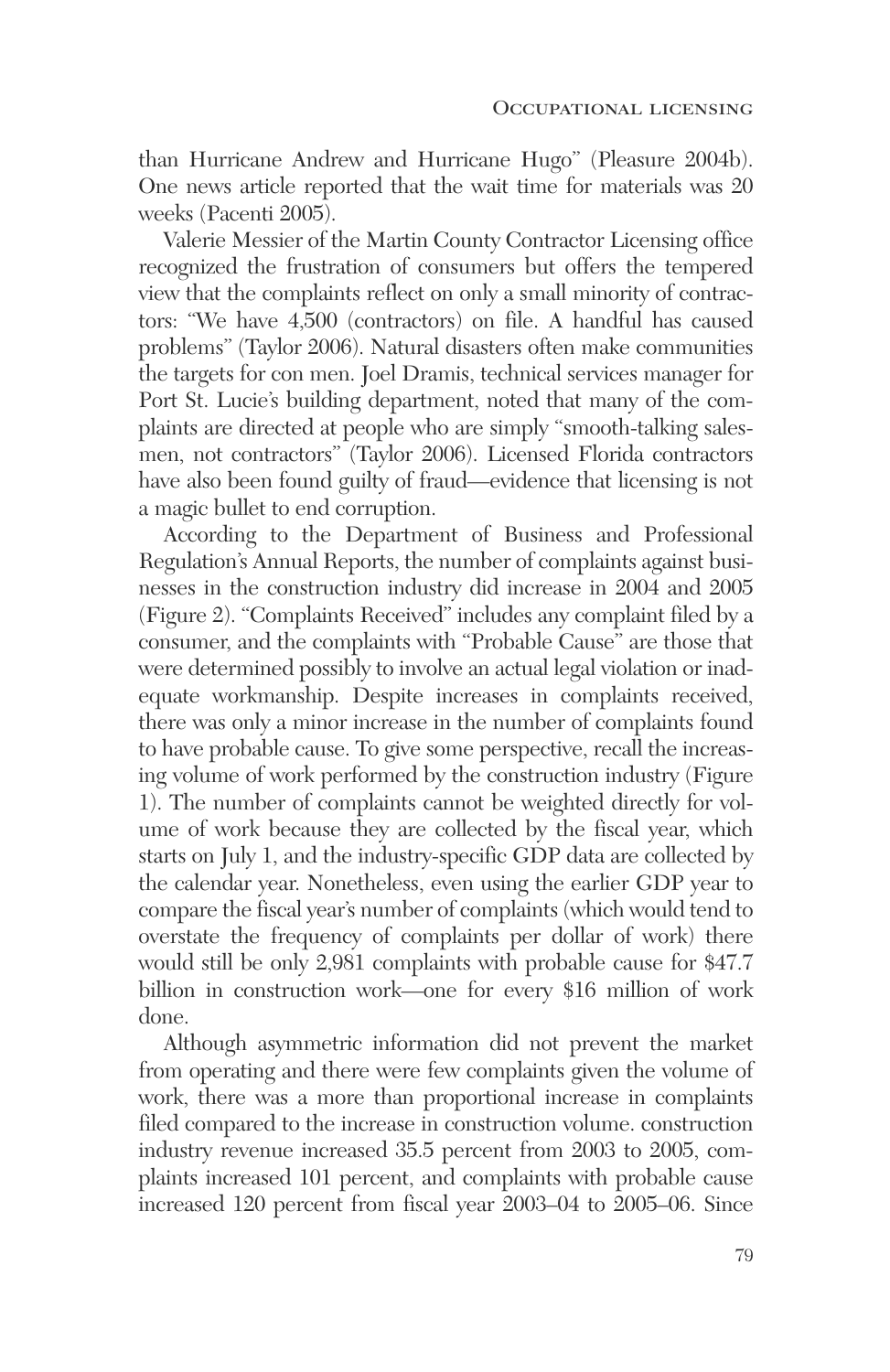

figure 2 Complaints against the Construction Industry

roofing as a percentage of Florida's construction GDP was rising over this time period, the data likely overstate the proportional change in complaints. Examining the period after the restrictions were first reduced, however, indicates that construction industry revenue increased 16.2 percent and complaints received increased 32 percent, but complaints with probable cause increased only 1.1 percent. After an initial spike in both complaints received and complaints with probable cause, the complaints with probable cause leveled off. Data limitations prevent us from knowing exactly why this happened, but it may be that contractors adapted to the new regulatory regime, supply volatility, and demand shocks.

The severity of the 2004 and 2005 hurricane seasons, which led to surges in demand and supply shortages all along the Gulf Coast, contributed to an economic environment that was more volatile. Although these data are less than ideal because they look at the entire construction industry, it appears that reductions in licensing restrictions, and the increase in asymmetric information that would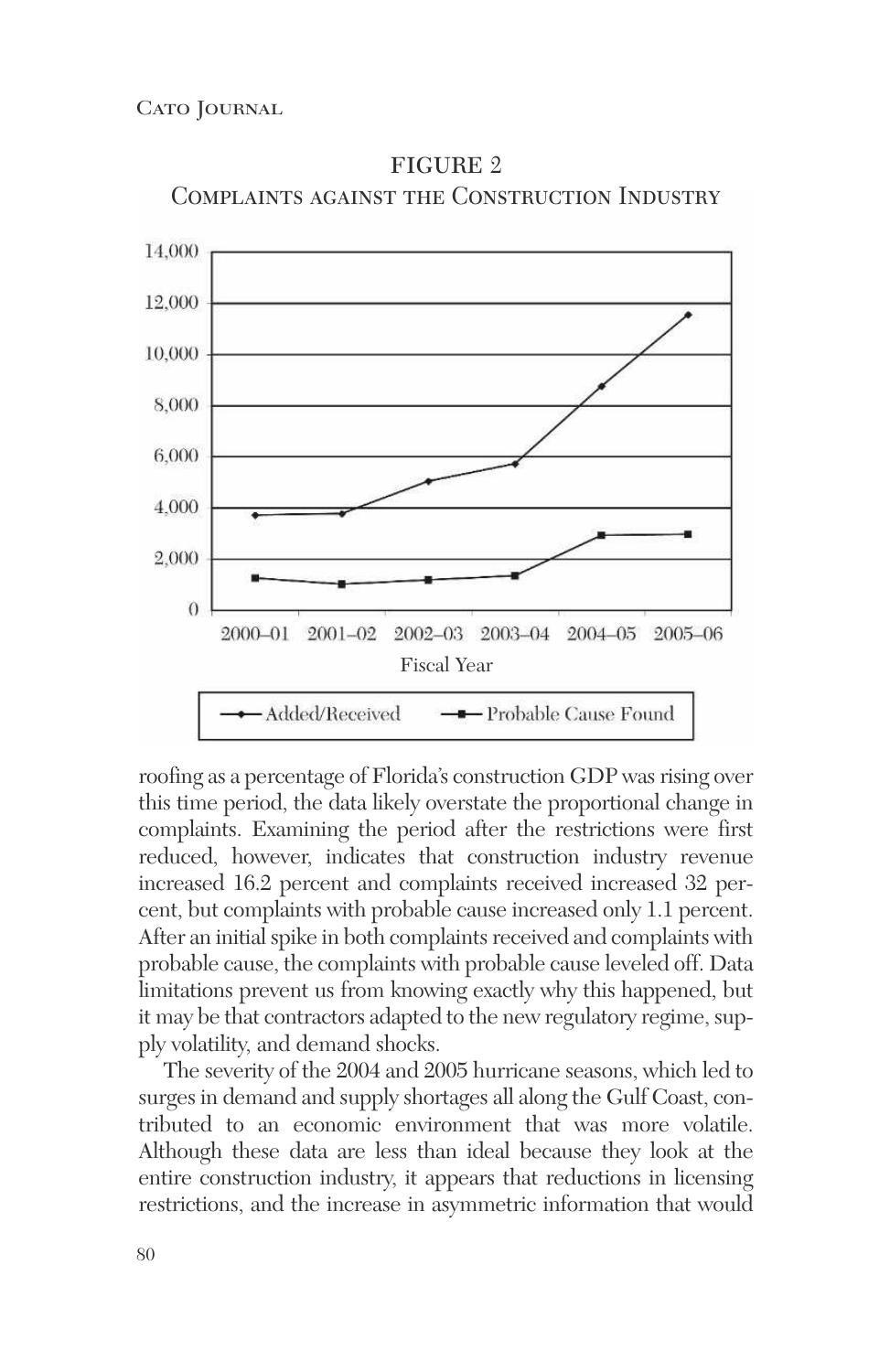follow, did not lead to a fall in the quantity of work.

Florida is not the only state to reduce licensing restriction in times of emergency. Louisiana reduced licensing restrictions in the weeks following Hurricane Katrina. Governor Kathleen Blanco issued executive orders that reduced restrictions on medical professionals and personnel, veterinarians, towing operators, charter schools, and proprietary schools. While there may have been extenuating circumstances due to the severity of the crisis, such as the inability to accept licensing fees or offer examinations, to reduce restrictions in such times suggests that there may be public choice rather than public interest reasons for licensing in the first place.

#### Conclusion

Hurricanes Frances and Katrina were impetus for Florida to reduce licensing requirements. This response raises questions about the extent of state intervention in the economy in normal times.

People recovering in the wake of a hurricane have less information about goods and services. The usual market mechanisms, which guide individuals by providing information and encouraging cooperative behavior, are impaired. During a disaster, asymmetric information is likely to worsen. Yet, it is in the aftermath of two of the worst hurricanes in U.S. history that Florida chose to relax the licensing laws that allegedly mitigate these problems.

This then raises the question, If citizens of Florida are capable of judging the quality of roofing services in the wake of Hurricanes Frances and Katrina, then why are they not capable of doing so in non-crisis situations when they have more time to gather information? It is unlikely that a state of emergency informs or empowers. Coupled with the explicit admission that reduced licensing requirements increases the supply of roofers, individuals should be free to hire outof-state roofers year round. Florida's post-hurricane reforms should be extended to citizens in times of calm as well as crisis.

### References

Akerlof, G. A. (1970) "The Market for 'Lemons': Quality Uncertainty and the Market Mechanism." *Quarterly Journal of Economics* 84 (3): 488–500.

Benedick, R. (2005) "Cost of Home Improvements Soaring as